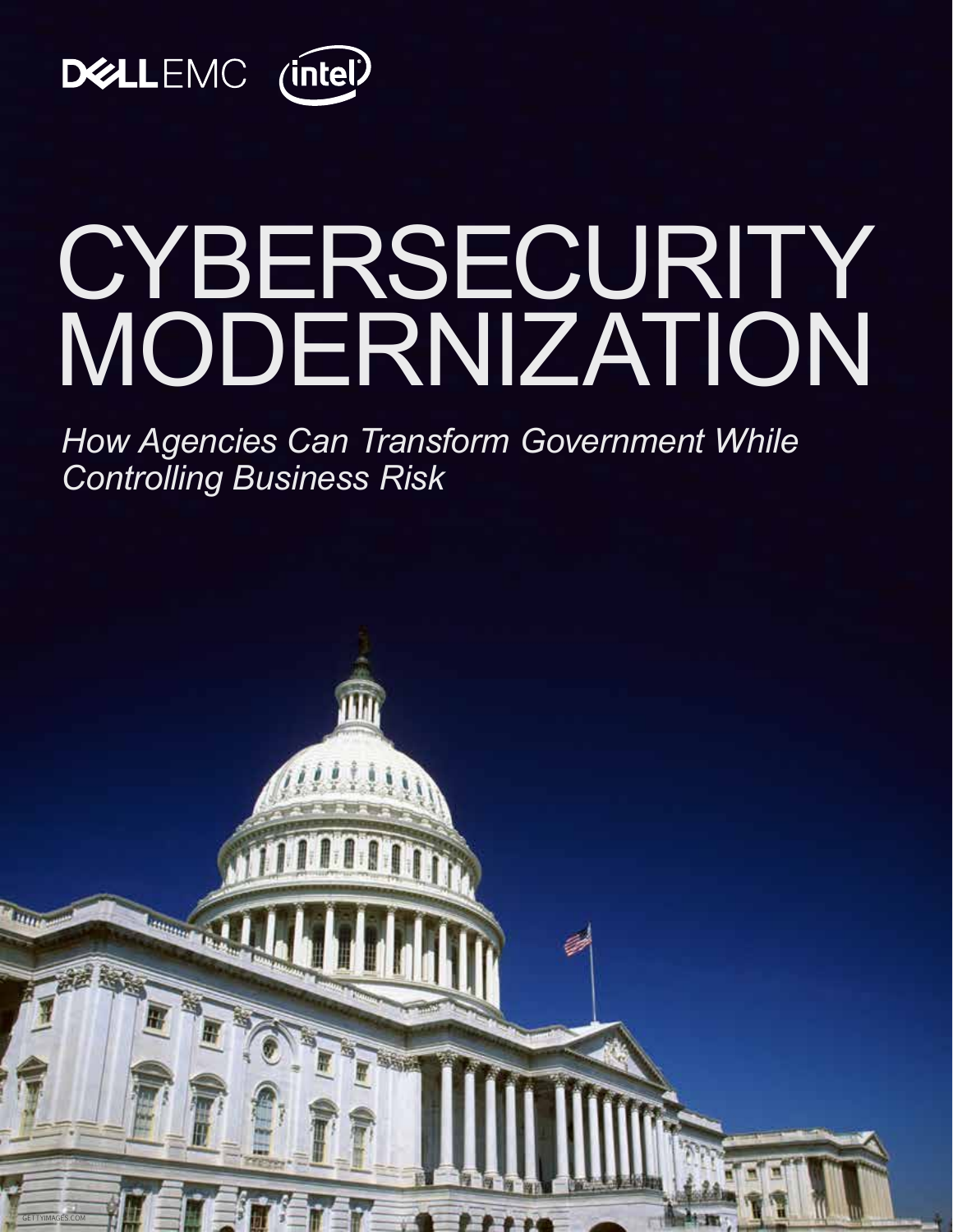S ecurity and risk management is the top<br>priority for state CIOs in 2018.<sup>1</sup> As state and local governments transform their IT environment and workforce, they're finding that the right security approach is critical to their success. Moving systems to the cloud, introducing mobile devices into the workforce, investing in smart city projects and undergoing other modernization efforts can introduce risk if agencies can't sufficiently protect their data. According to a recent survey, 92 percent of government respondents will use sensitive data in an advanced technology within the year, yet 96 percent consider themselves "vulnerable." 2

While CIOs and other leaders recognize the importance of security to reduce risk and streamline operations, state and local agencies often operate ineffective or obsolete solutions. To combat increasingly sophisticated cyberattacks and protect data and resources, agencies need to transform security. Transformational security moves an organization from a reactive, restrictive approach that hinders modernization to one that's resilient, adaptable and agile.

# **TODAY'S GOVERNMENT CISO SLEEPS WITH ONE EYE OPEN**

The ever-expanding demand for government services, workforce shortages, uncertain funding and other challenges give important nuance to security discussions. IT leaders are under pressure to:

#### **Manage and protect the extended organization.**

Today's government IT organization is increasingly borderless, with processes and services being consolidated, offloaded or shared across multiple internal and external resources. Besides the traditional on-premises data center, agencies rely on cloud-based services, shared services, mobile devices, the Internet of Things (IoT) and other technologies to conduct business, manage resources and provide services. In addition, agencies are high-volume data aggregators, maintaining financial, health and other sensitive personally identifiable information for citizens, employees and the private sector.

**• Cloud-based services –** In the Center for Digital Government's recent Digital Cities Survey, 93 percent of responding cities had up to 40

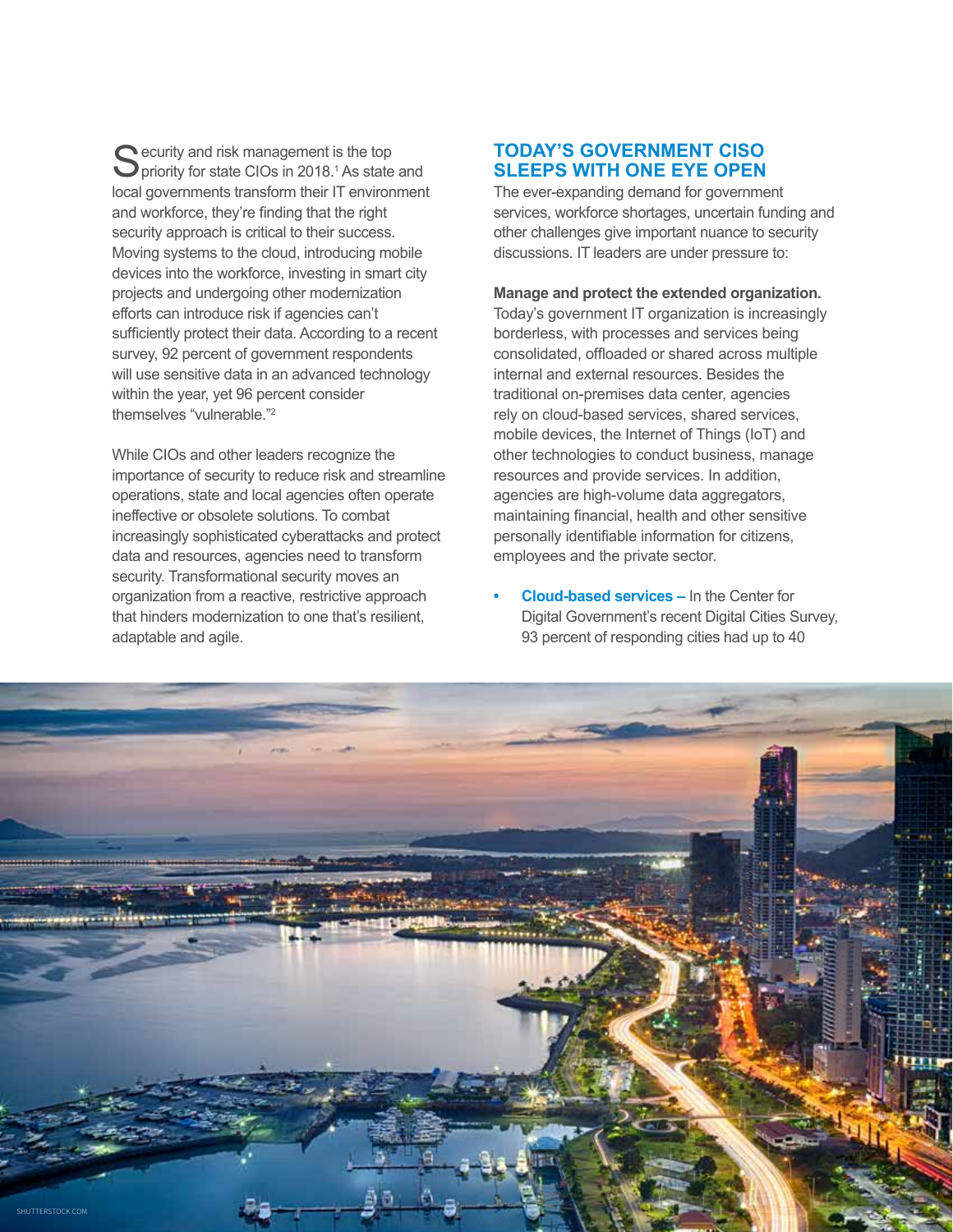

percent of their applications and systems in the cloud. One growing cloud-related challenge is the use of unsanctioned cloud apps (i.e., shadow IT). In a recent analysis, most CIOs thought their organization was using 30 or 40 cloud apps; the actual number was an average of 928. The analysis also found 25 percent of data used in shadow IT is shared internally, externally or with the public. Of particular concern was that 3 percent of that data contained personally identifiable information, payment card information, protected health information or other data that falls under regulatory compliance.<sup>3</sup>

- **• Mobile devices –** Many government organizations allow employees to use mobile devices and applications to improve productivity and engagement. These organizations must protect data and ensure workers comply with internal, local, state and federal regulations related to data storage and sharing — regardless of the device type, carrier or owner. In a Ponemon survey of IT and security professionals, 67 percent said "it was certain or likely that their organization had a data breach as a result of employees using their mobile devices to access their company's sensitive and confidential information."<sup>4</sup>
- **The Internet of Things (IoT) –** Public agencies are increasingly incorporating IoT devices, sensors and cameras into law enforcement, asset management, smart city projects and critical infrastructure. These solutions allow states and cities to be more innovative and operate more efficiently; however, they also introduce risk. To take full advantage of them, security leaders need to monitor endpoints and implement other security controls to ensure data and critical systems are properly protected.

**Securely accommodate citizen demands for digital government.** More than 70 percent of U.S. citizens in a recent survey said they expect interactions with their state government websites to have the same standards for quality and security as their private sector counterparts.<sup>5</sup> Organizations can meet this demand, improve the work environment and achieve other benefits by offering secure digital services for sensitive transactions. With appropriate controls, citizens

### **In 2017, approximately 350,000 cybersecurity positions went unfilled in the United States, and recent predictions for cybersecurity workforce shortages globally range from 1.5 million to 2 million workers by 2019.**

can conveniently pay parking fines, file taxes, submit health information and complete other tasks via their mobile devices or web browsers. The challenge is to provide strong encryption, identity management, access control and other security measures — while also ensuring these measures do not degrade the user experience.

**Address the shortage of qualified security professionals.** In 2017, approximately 350,000 cybersecurity positions went unfilled in the United States, and recent predictions for cybersecurity workforce shortages globally range from 1.5 million to 2 million workers by 2019.<sup>6</sup> These shortages will likely impact public sector organizations more severely due to competition with the private sector's salaries and benefits. To mitigate these challenges, organizations need a systematic security approach that includes automation, context-specific incident response and other practices that optimize the use of each cybersecurity worker's time and skill level. In addition, they'll need to implement innovative retention strategies.

"Right now, the top thing on people's minds is staffing and keeping the best talent. It takes time to build camaraderie and team work. You don't want to lose that momentum," says Dan Lohrmann, the former Michigan CISO and current chief security officer for Security Mentor, a national security training firm that works with states.<sup>7</sup>

**Improve workforce security awareness.** In a poll of local government IT officials, a majority of respondents said their biggest concern was lack of security awareness by workers and end users.<sup>8</sup> Rightly so. In an analysis of cybersecurity attacks, one report found human error was a contributing factor in more than 95 percent of incidents.<sup>9</sup>

It's critical state and local governments ensure employees have basic security awareness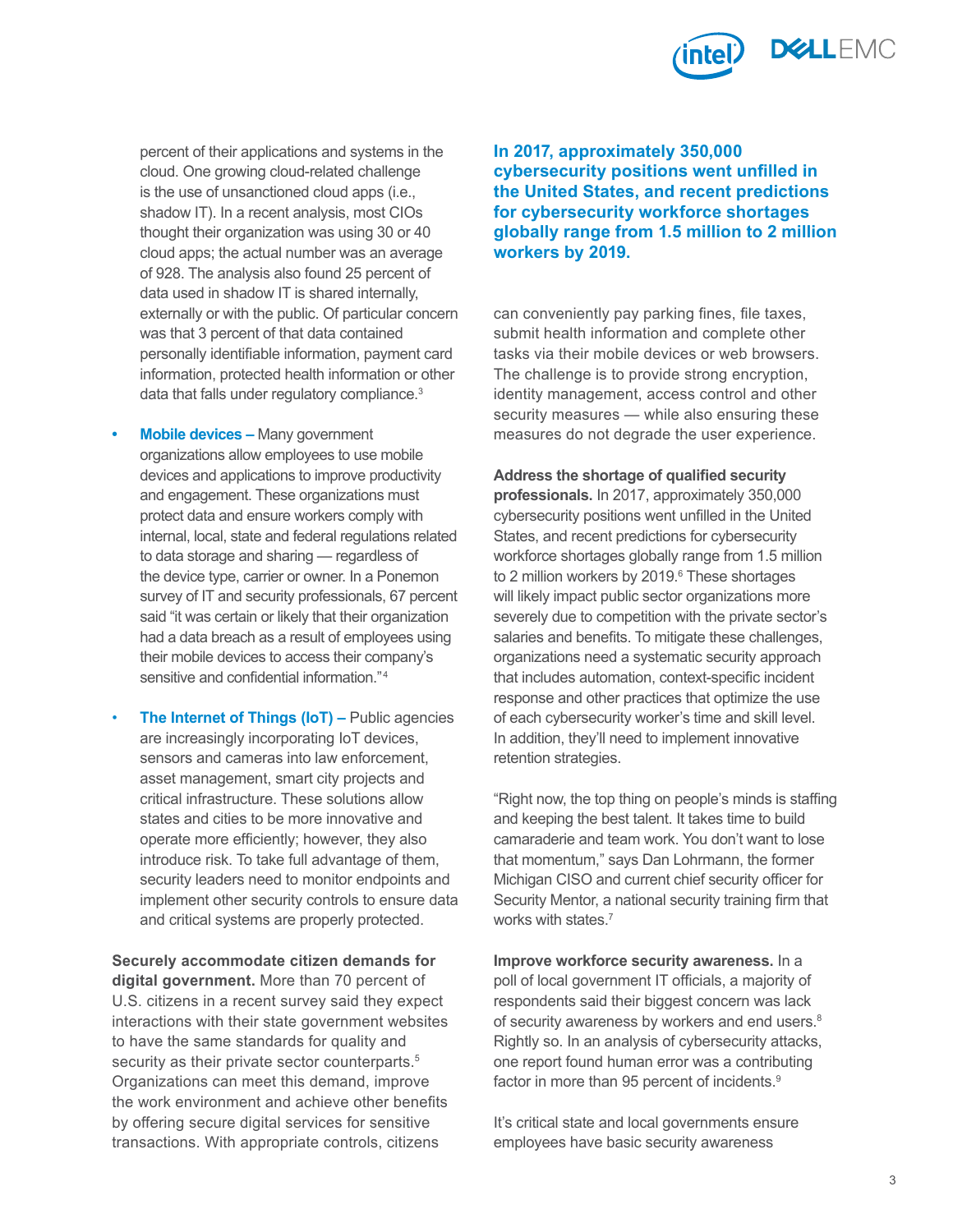and training to combat some of the most common threats and vulnerabilities. These threats include social engineering (e.g., phishing attempts), weak or exposed passwords, use of public WiFi, shadow IT, security workarounds on mobile devices and more. Organizations must also ensure workers continue to use good practices and receive additional security education as their roles change or become increasingly sensitive. With more than five million individuals working for state governments and 14 million working for local governments, the task of doing so is not trivial.

**Comply with a plethora of mandates.** Tax offices, health and human services agencies, police departments, payroll departments and other organizations that handle sensitive information are subject to a range of federal regulations, including the Payment Card Industry Data Security Standard (PCI-DSS) and the Health Insurance Portability and Accountability Act (HIPAA), as well as newer regulations such as IRS Publication 1075, Criminal Justice Information Security (CJIS) and the European Union's General Data Protection Regulation (GDPR). While many of these mandates require costly governance, protection mechanisms, and auditing and reporting capabilities, federal legislation does not usually include funding to cover the staffing or toolsets required. These unfunded mandates — along with a shortage of personnel skilled in deploying these controls place an additional burden on IT departments.

**Stretch budgets further.** State and local governments are allocating more dollars to cybersecurity as threats and attacks increase in the public sector. In 2017, cybersecurity was expected to be the top area of increased funding in state and local government.<sup>10</sup> Even so, organizations are still under pressure to cut costs, and security budgets are a relatively small percentage of spending in government organizations.11

# **THE PROBLEM WITH "SECURITY AS USUAL"**

Given these challenges and the current threat landscape, traditional security methods have become obsolete.

### **THE THREAT LANDSCAPE: DATA BREACHES AND RANSOMWARE TOP THE LIST**

The threat landscape is constantly evolving and cyberattacks against government are becoming increasingly targeted and stealthy. Hackers now

#### **RANSOMWARE REPERCUSSIONS**

In late 2017, a ransomware attack on Mecklenberg County, N.C., online systems occurred after a phishing email was used to gain access to an employee's network login credentials. Knowing that it could restore its systems and applications by using backup files, the county refused to pay the ransom. The attack affected 200 systems and froze many online public services — including a jury management application, an employee payment platform and several programs at the Department of Social Services.<sup>12</sup> Three weeks after the attack, only 80 of the services had been restored, providing insight into the time, complexity and personnel costs involved in recovery operations of this magnitude.13

use social engineering and other tactics that prey on legitimate users to gain entrance into an organization's system. Once in, they may dwell there for months or even years. In a study by the Ponemon Institute, the average time to detect a data breach was 191 days, and the average time to contain a breach was 66 days.<sup>14</sup>

In the past year, data breaches and ransomware have become the most prevalent attacks on government organizations, with espionage being the top motive (64 percent) followed by financial gain (20 percent). Other motives included hacktivism and grudges.15

**Espionage-related data breaches.** Public sector organizations were the third-most targeted victim of data breaches in 2017, according to Verizon's annual data breach survey.16 More than 21,000 incidents were reported among 92 public sector organizations surveyed, with 239 of those incidents resulting in a confirmed data breach. Forty-one percent of the data stolen was personal data, 41 percent was "trade" secrets, 14 percent was credentials and the remainder was medical. More than 90 percent of the actors were affiliated with foreign governments, and phishing was a favored tactic. Perhaps most concerning is that in almost 60 percent of cases, it took years for the breaches to be discovered.

**Ransomware.** In just three years, ransomware moved from the 22<sup>nd</sup>-most common type of malware across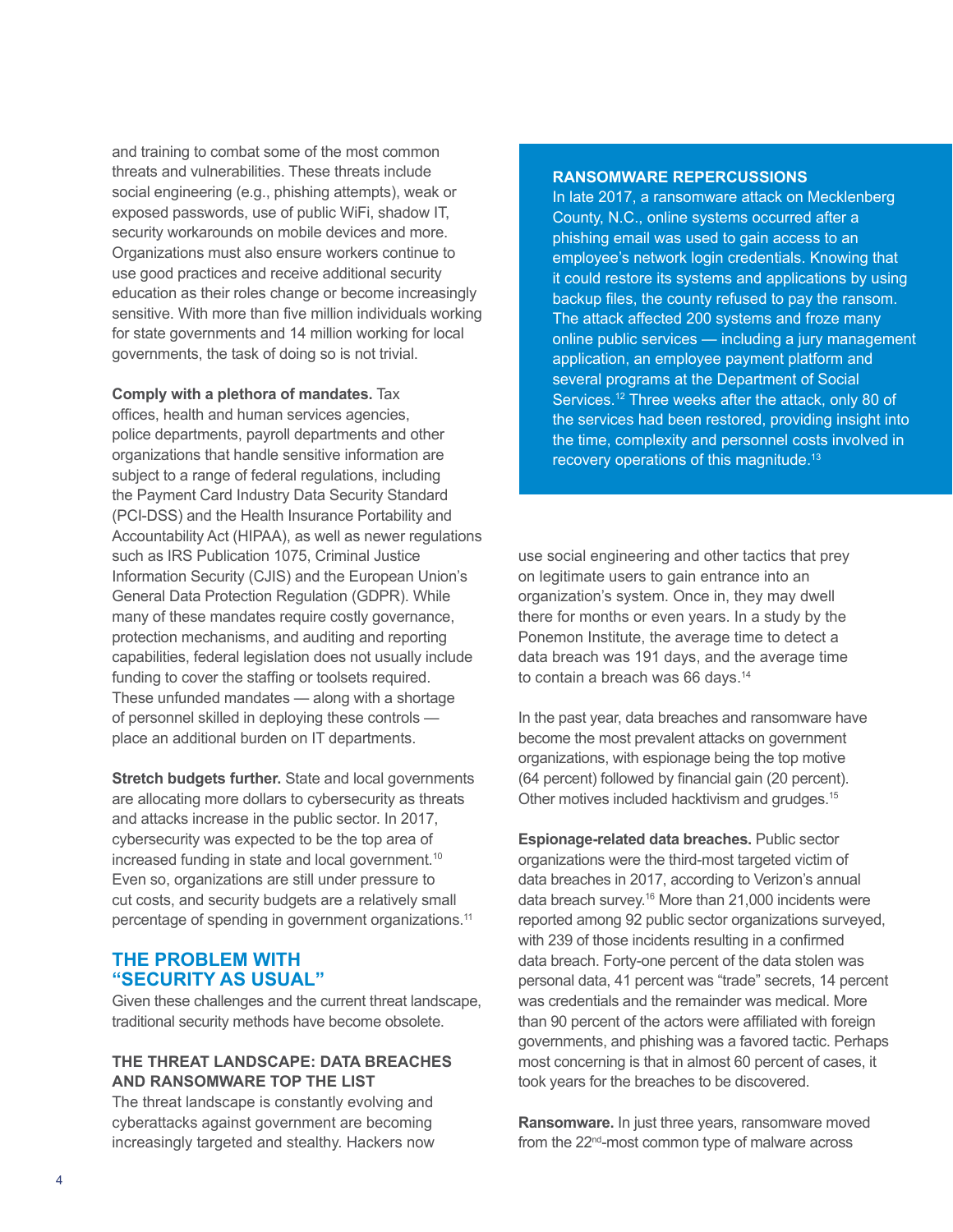

industries to the  $5<sup>th</sup>$ -most common in 2017; in 2017, government organizations became the No. 1 target of ransomware attacks<sup>17</sup>

While hospitals, schools, state legislatures, counties and cities have been targets, smaller U.S. police departments have been hit particularly hard partly because many are still running outdated systems that are no longer included in vendors' security patch cycles. Those who have refused to pay a ransom have still paid a price. In one highprofile case, a police department in Texas lost eight years of digital evidence after refusing to pay.18

**Hacktivism.** State and local governments are increasingly the target of hackers motivated by ideology, politics or social issues. "It's hacking for a cause, and it's exploding," says Lohrmann.

Hacktivists have defaced websites, hacked into email and publicly disclosed it, crashed systems and more. Some industry experts fear hacktivists may find their way into critical infrastructure, disrupting utilities, emergency systems and other essential services.

#### **OUTDATED TACTICS INCREASE VULNERABILITY AND UNDERMINE SECURITY**

In spite of their determination to protect today's sprawling ecosystems, many IT leaders use tactics that undermine their goals — or fail to implement tactics that could significantly improve their security stance.

**Overemphasis on prevention.** Until recently, cybersecurity arsenals were heavy on firewalls, intrusion detection systems, proxies, email filtering, web filtering and other prevention tools, and security teams spent the majority of their time and resources keeping people out of the system. As the first line of defense, prevention is essential. In this new era of the extended enterprise and stealthy, protracted data breaches, however, an overemphasis on prevention is a misuse of resources. That's because these tools don't protect data once a hacker makes it into the system. Modern security requires a more balanced distribution of resources across prevention, diagnostics and monitoring, and response and mitigation. IT leaders are beginning to recognize this, as indicated by a recent SANS Institute survey, in which respondents planned to

spend twice as much on detection and response as on protection and prevention.<sup>19</sup>

**Reliance on one-time audits and annual risk management review.** Today's threat environment is evolving too rapidly and criminals can move too quickly for organizations to go a year without assessing security controls and risk. Without continuous monitoring and analysis, hackers can get into the system, stay longer and do more damage.

**Using compliance as a benchmark.** While regulatory compliance is an important business requirement, many organizations make the mistake of using it as a benchmark for security rather than a starting point. According to the Capability Maturity Model Integration (CMMI)®, compliance with key mandates would be considered the lowest level of risk management and compliance maturity.<sup>20</sup> More mature security strategies incorporate defense-in-depth, risk-driven priorities and sustainable risk management. The most mature level is business-driven security, where business priorities drive security strategy.

**Failure to use existing controls.** Although most organizations have encryption mechanisms, they aren't always encrypting data at rest — even though doing so could prevent a system intrusion from becoming an actual data breach, where data can be "read."

Other missed opportunities for stronger security include the failure to:

- Use multi-factor authentication (MFA) to add another layer of security to user authentication by having the user supply something they have (e.g., a one-time password provided via text message or email) in addition to something they know (i.e., a user name and password).
- Routinely patch all systems, software and devices on an ongoing, systematic basis.
- Automate threat analysis from server to endpoints.
- Provide ongoing awareness of phishing attacks and other prevalent threats.

## **GOVERNMENTS ARE TRANSFORMING THEIR SECURITY PRACTICES**

To modernize security and transform government, forward-thinking IT leaders are adopting a resilient, adaptable and unified approach that helps them gain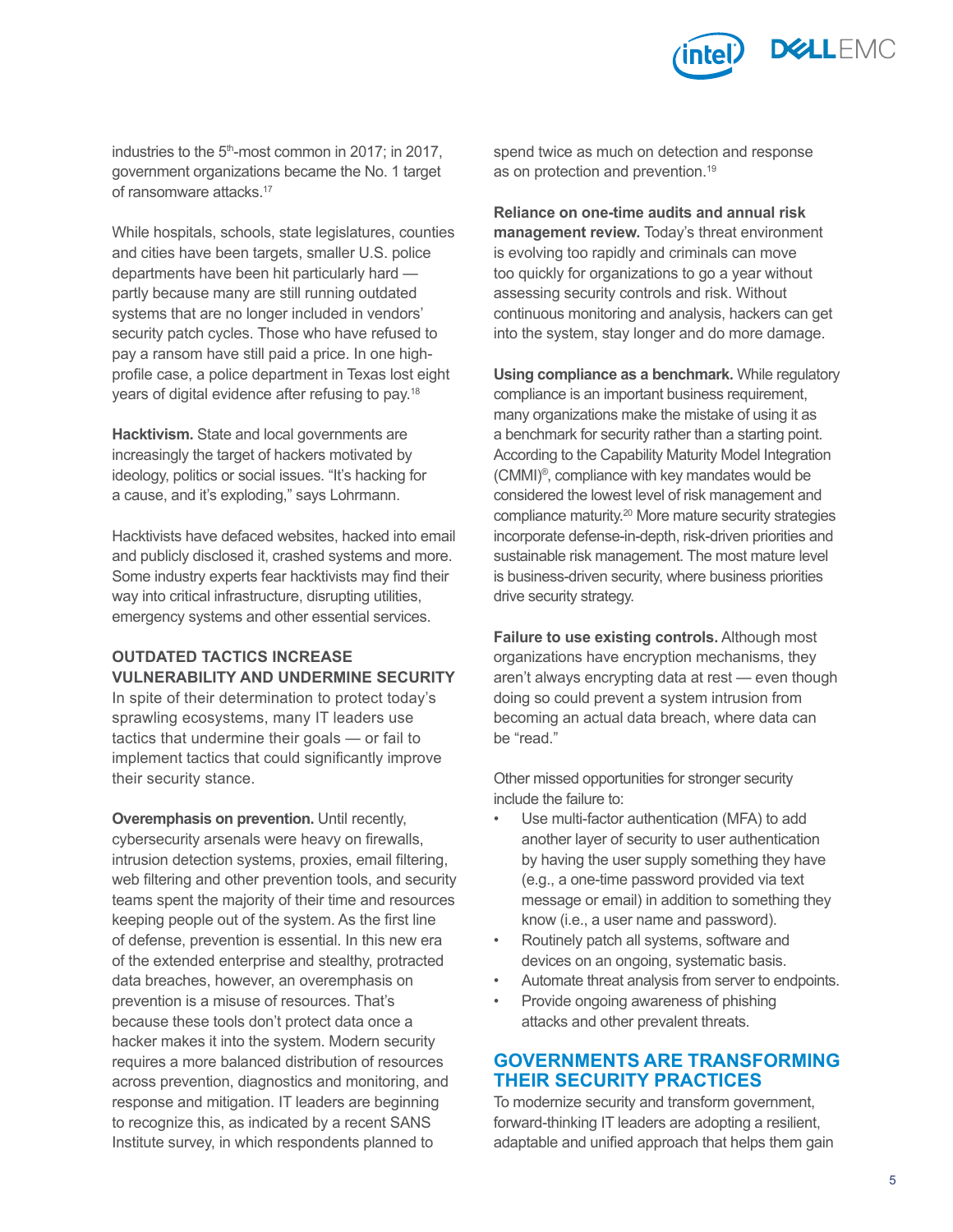

greater visibility; quickly identify and respond to risks; minimize exposure; and meet business needs for agility, efficiency and cost savings.

#### **RESILIENCE FROM THE GROUND UP**

Transformative security aims for simplicity and resilience by building security into the organization from the ground up. In doing so, it addresses key challenges of the extended IT ecosystem. It allows state and local agencies to support thousands of devices, processes and applications, as well as protect and manage data whether it is on premises, in the cloud, on a device or somewhere in between. Security is built into everything, including core servers and storage; laptops, desktops, mobile devices and other endpoints; and physical and virtual networks. User authentication, access control, encryption and other protections are provided to ensure only authorized users can access and manipulate data regardless of where it exists. Finally, mechanisms and processes exist to recover data in the event of a data breach or loss.

## **ADAPTABLE, ADVANCED SECURITY OPERATIONS**

Transformative security is adaptable, alleviating the burdens of manual management and freeing cybersecurity staff to focus on what matters most. It allows security personnel to see across the everchanging threat landscape, and then agilely evolve programs and controls as needed. It also allows

organizations to more easily and securely build or optimize their own security operations center (SOC), consume SOC capabilities as a service or adopt a hybrid approach that allows both. Key components of adaptable, advanced security operations include:

- Converged visibility across devices, hybrid/cloudbased applications and virtual infrastructure
- Threat intelligence and advanced analytics to understand trends, actors, vulnerabilities and threats
- Rapid response and remediation to quickly detect threats and accelerate response via automation and advanced analytics

#### **UNIFIED RISK MANAGEMENT**

Transformative security helps state and local IT leaders see the "big picture" so they can better identify, contextualize and prioritize risk. It also helps organizations unify security practices. In doing so, organizations can accelerate and improve decision-making, better control overall business risk, and prepare for compliance with government and internal regulations.

# **BEST PRACTICES FOR SECURITY MODERNIZATION**

The following best practices can help state and local government IT leaders modernize security and solve some of their most pressing IT challenges: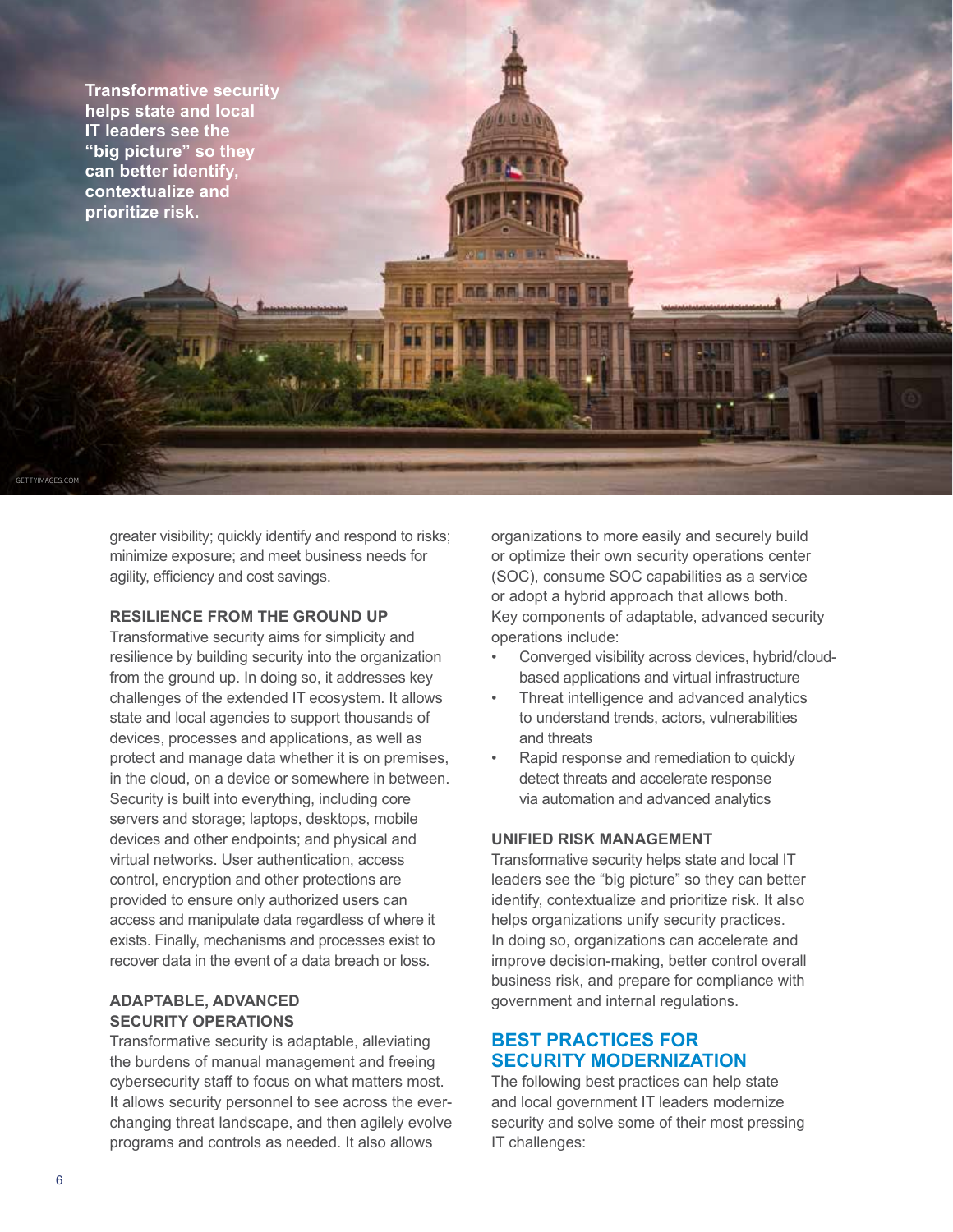

**Go back to basics.** Update policies, procedures and documentation to reflect the realities of protecting data in an extended ecosystem, and then use these policies as the foundation of your security program.

**Start with a thorough risk assessment.** Locate and identify the organization's most sensitive data and understand how it is protected. Compare existing mechanisms to industry best practices and your updated policies, and then build a plan to get to the new model. It's okay to use cyber insurance and regulatory compliance checklists to begin the conversation, but remember that compliance is the most basic stage of a mature security model.

**Make continuous risk assessment a mindset.** Implement continuous data monitoring and conduct a weekly risk management review that focuses on critical services. Use "tabletop" exercises and "what-if" scenarios to regularly test cybersecurity and incident response plans.

**Centralize governance.** As state, county and local IT systems adopt cross-jurisdictional systems, centralized cybersecurity governance will become increasingly important to get an accurate view of risk and ensure consistent application of security controls.

**Build a culture of security awareness.** Make sure all end users receive security awareness training, including executives and other senior-level staff. Help people understand their role in mitigating risk — whether they're interacting with people, processes or a specific device.

**Establish metrics and scorecards.**  $\mathcal{N}$ "Management needs to know where they're at and how they're doing," says Lohrmann. He recommends that organizations establish a baseline that documents how well the organization is currently doing security-wise; identify goals, metrics or leading indicators for measuring progress; perform

penetration and other tests to verify controls are working as expected; and use a dashboard to keep track of progress over time.

**Choose stable, experienced vendors.** <u>PH</u><br>ULLU Consider the maturity of the vendor's business model and whether it has the stability to stay in business over many years. Does it have deep and broad expertise in cybersecurity? Does it have experience in the public sector? When you procure new services and technology, what protections are built into the offering and what pieces will need to be added?

# **IN SUMMARY: MODERNIZATION IS A TEAM SPORT**

To better serve their constituents, attract and retain the workforce of tomorrow, meet regulatory requirements, control costs and address other challenges, government IT leaders need a modern cybersecurity approach that is resilient, adaptable and unified. This approach turns security into a key business enabler, allowing organizations to agilely, cost-effectively and securely fulfill their missions while meeting business goals. To that end, it's important to draw on business and security expertise when moving into the future.

"A lot of people are so focused on security that they underestimate the importance of relationships and working as a team. Or, they don't understand the business of government or what the business folks are thinking about," says Lohrmann. "On the other side, you may have people who have great relationship skills and understand how government works, but they don't understand the risks from a security perspective. You can fall off the horse from either side. Leaders need to understand these risks and address gaps as needed."

Besides building relationships across internal teams, Lohrmann advises forming partnerships with the private sector as well as other governments. "You have to have relationships," he says. "A CISO will fail on an island."

*This piece was developed and written by the Center for Digital Government Content Studio, with information and input from Dell EMC and Intel.*